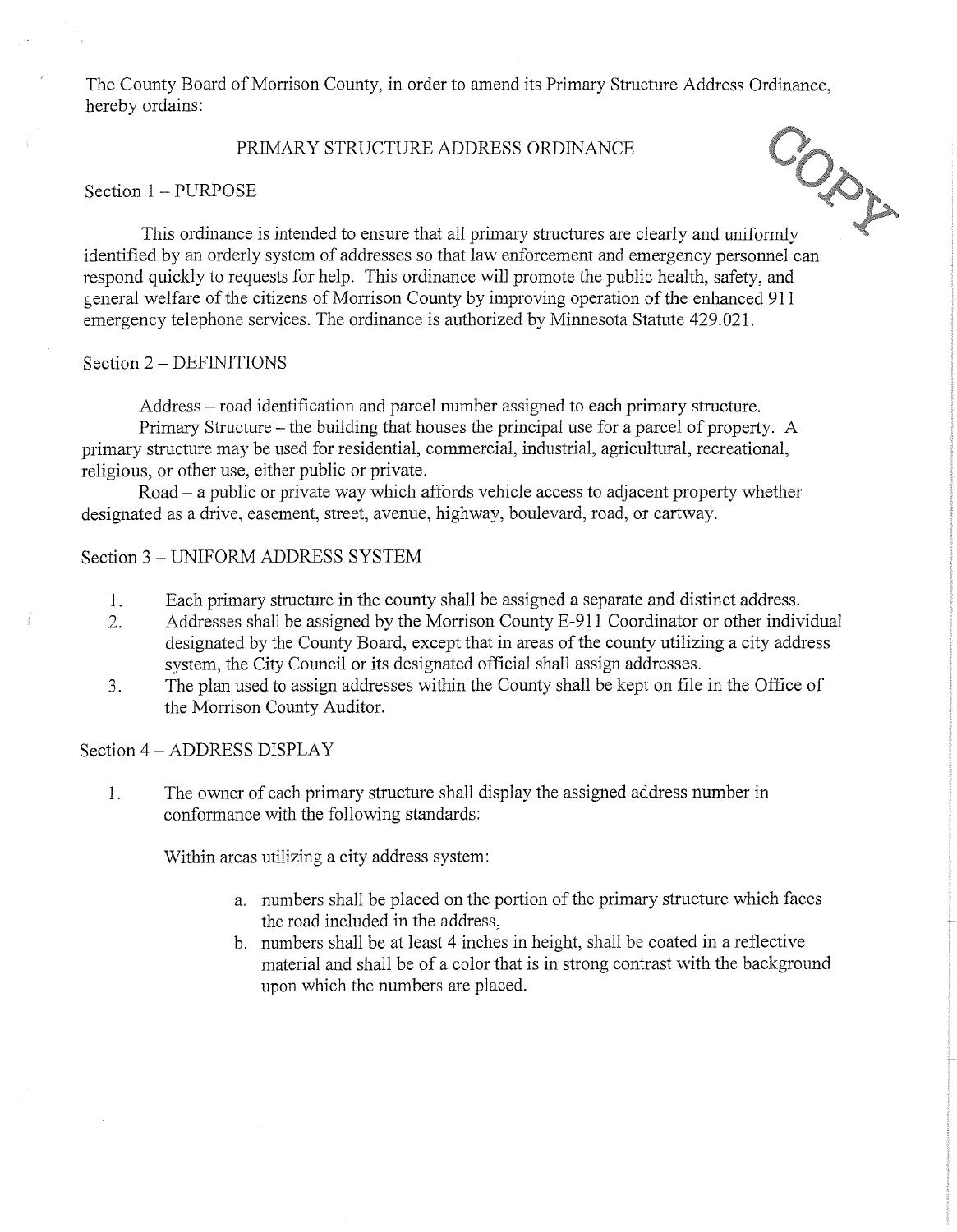Within areas utilizing the county address system, a sign will be posted as follows:

# **Highlighted** sections (a, b & c.) have been replaced. See Page 6 for revisions.

↗

- a. Where a mailbox is properly situated immediately adjacent to a driveway and on the same side of the road as the primary structure, the sign will be posted immediately adjacent to the mailbox.
- b. Where a mailbox is not properly situated, or on the opposite side of the road as the primary structure, the sign will be placed on a post set 4 feet from the edge of the road and no more than 4 feet from the edge of the driveway.
- c. The sign shall be placed at a height no less than four feet above the road.
- d. The sign must be perpendicular to the driving surface of the road and clearly visible from either direction.
- e. The sign will be affixed to the post in such a manner that the sign extends from the *post* toward the address site.
- f. The address numbers shall be on a uniform sign, the design ofwhich must be approved by the 911 Coordinator.
- g. The address numbers shall be placed on the sign horizontally from left to right and on both sides of the sign.
- h. The sign shall have white numbers on a blue background, the sign shall be made of reflective material.
- 1. Existing address signs shall remain in place and maintained by the property owner until replaced with a sign conforming to this ordinance.

# 2. DUTIES OF PROPERTY OWNER IN AREAS UTILIZING THE COUNTY ADDRESS **SYSTEM**

- a. The property owner shall keep the sign free of snow, dirt, debris, grass, brush, or other obstructions.
- b. The property owner shall not move or alter the sign from the location selected by the 911 Coordinator.
- c. The property owner shall notify the Morrison County Planning and Zoning Office if an address sign is lost or destroyed or becomes umeadable from the road at highway speed, due to damage or fading.
- d. A property owner in an area utilizing the county address system, who builds a structure which requires an address, at a location where no address has previously been assigned, shall apply to the Morrison County Planning and Zoning office for assignment of an address and shall pay a fee determined by the Morrison County Board of Commissioners.

# Section 5 - IMPLEMENTATION

- 1. Morrison County will prepare and erect an address sign described by this ordinance for each primary structure utilizing the county addressing system.
- 2. Lost or damaged signs will be replaced by the county at the expense of the property owner. The replacement fee will be determined by the Morrison County Board of Commissioners.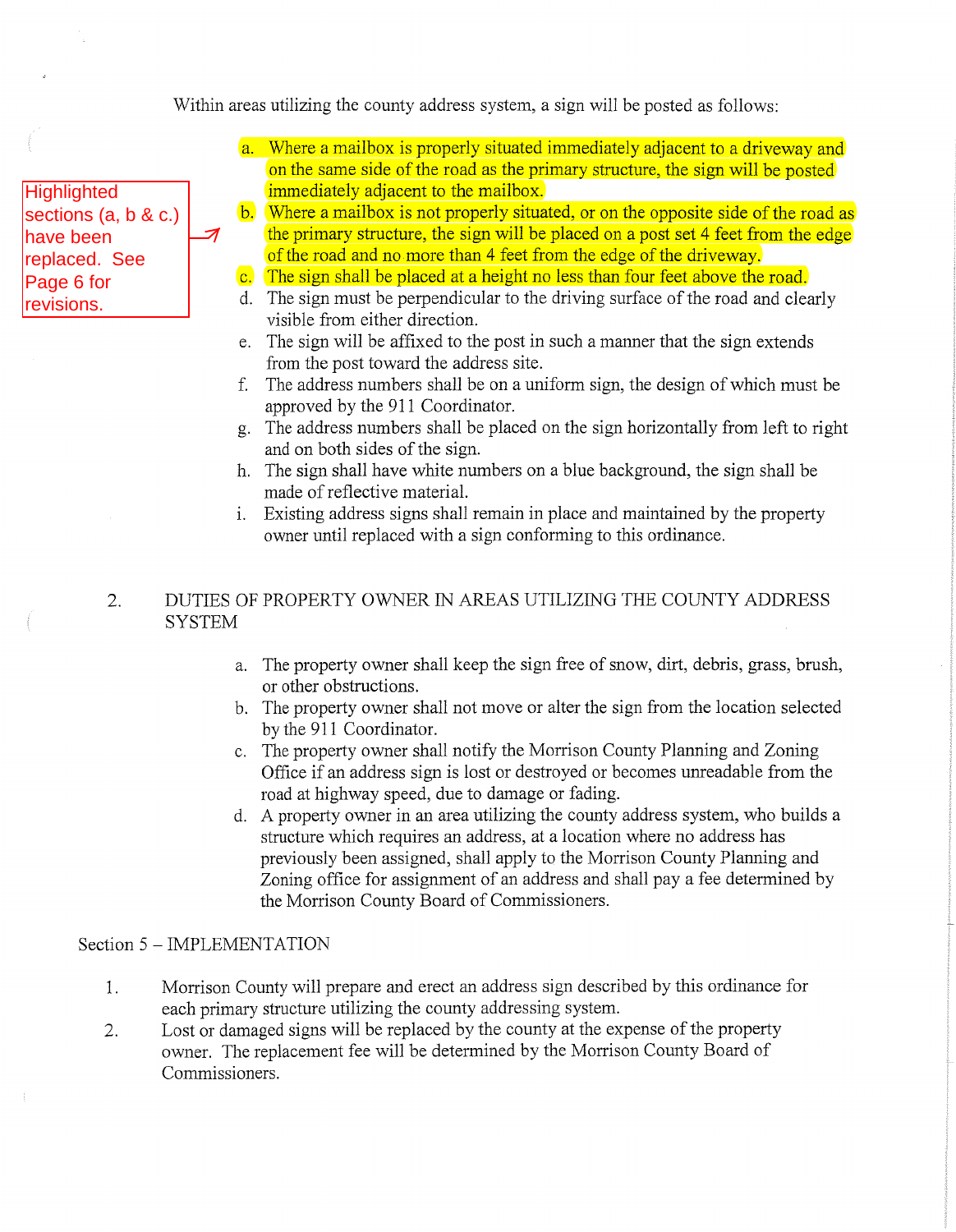# Section 6 - REMOVAL OF UNAUTHORIZED SIGNS

- 1. The County may remove all unauthorized street/address signs within the right a way of any public road.
- 2. Unauthorized signs will be returned to the owner, if identified, and may be positioned outside the road right of way.

Section 7 - ENFORCEMENT

- 1. Failure to comply with any provision of this ordinance shall constitute a petty misdemeanor offense. Each day a violation exists constitutes a separate offense.
- 2. A governmental unit may deny licenses, permits, conditional uses, variances, or other privileges to the owner of any property who fails to comply with this ordinance.

## Section 8 - ADMINISTRATION

- 1. Interpretation of the provisions of this ordinance shall be made by the Morrison County E-911 Coordinator.
- 2. Decisions of the E-911 Coordinator concerning the implementations of this ordinance may be appealed to the Morrison County Board of Commissioners.

## Section 9 - SEVERABILITY

Should any section or provision of this ordinance be declared by the courts to be unconstitutional or invalid, such decision shall not affect he validity of the ordinance as a whole, or any part thereof, other than the part so declared to be unconstitutional or invalid.

A public hearing was held by the Morrison County Board of Commissioners on the  $6<sup>th</sup>$  day of March. 2007.

At its regular meeting held *"\\\)* and : 2007 in the City of Little Falls, MN. Commissioner  $\frac{1}{\sqrt{2\pi\kappa^2}}$  moved the adoption of this ordinance, Commissioner  $\frac{1}{\sqrt{2\pi\kappa^2}}$  duly seconded the motion.  $\mathcal{O}$  of  $\mathcal{S}$ 

There being  $\lesssim$  votes for and  $\ddot{\circ}$  votes in opposition, these amendments to the Morrison County Primary Structure Address Ordinance were adopted by the Morrison County Board of Commissioners this  $\Delta Q$  day of 'March , 2007.

COOL OF PLAY<br>Chairman, Morrison County Board of Commissioners Attested to: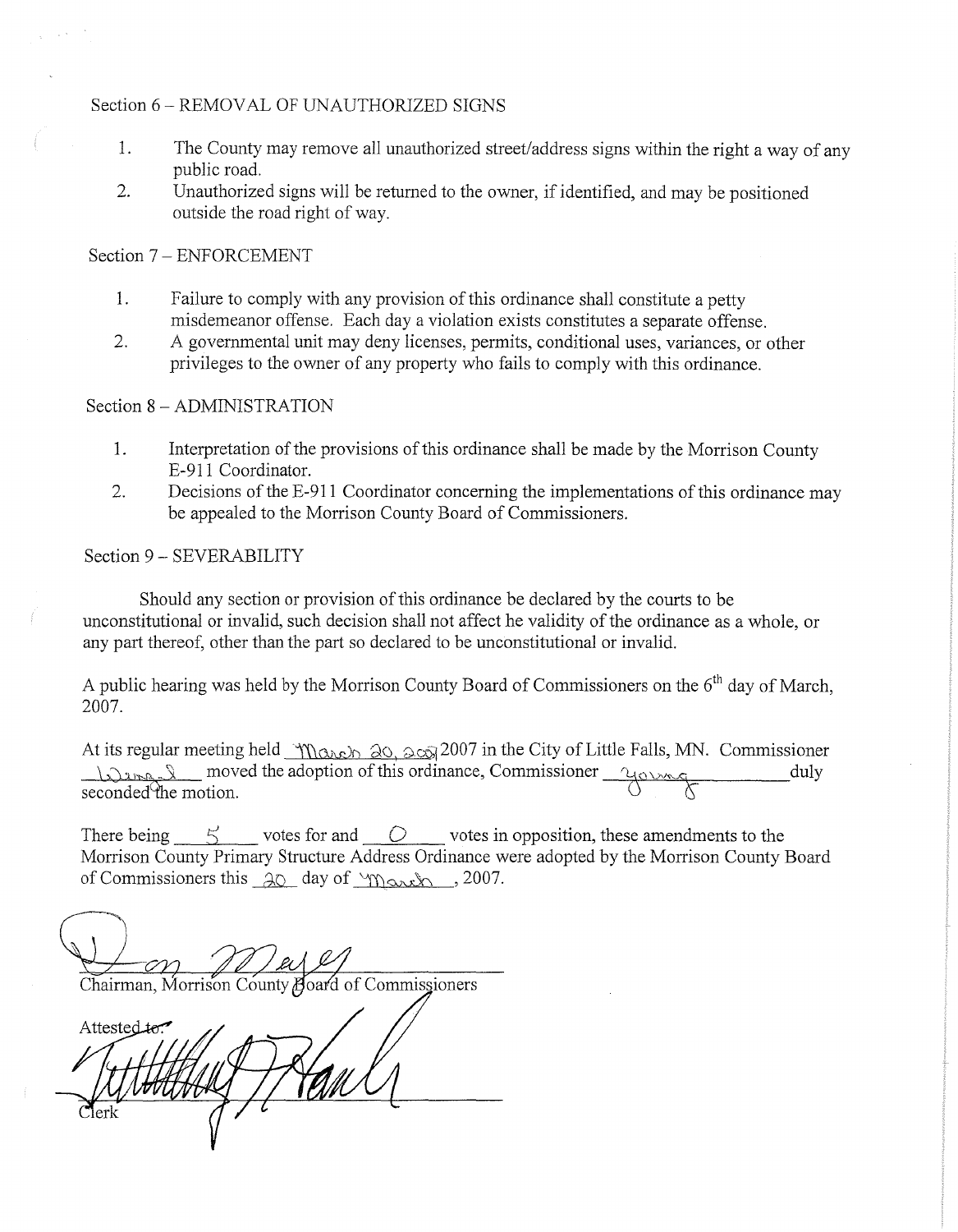#### MORRISON COUNTY . **BOARD OF COMMISSIONERS** MINUTES FOR MARCH 20, 2007

The meeting was held in the County<br>Board Room, Government Center, Little Falls, MN.

The meeting was called to order at 9:00 a.m. by Chairman Meyer.<br>
Members present: Commissioners COUNTY OF MORRISON

Don Meyer, Gene Young, Tom Wenzel, Jeff Schilling, and Duane Johnson.

Steve Messerschmidt, Joyce Kahl, and Connie Waytashek.

Others present: Ken Ballou, Matt Schmidt, Pauline Barker, Linda Johnson,

& Mary Dose', Marty Hohelsel, and Andy Brummer<br>APPROVAL OF COUNTY BOARD MIN-

**UTES** A motion was made by Commis-

sioner Young, seconded by Commis-

March 6, 2007.<br>AGENDA CHANGES

 $\frac{1}{2}$ 

p<br>C

S.

A motion was made by Commissioner Johnson, seconded by Commissioner Wenzel, and carried unanimously

sioner weazer, and carried una<br>to adop meeting at 10:18 a.m.<br>the del The C D18 a.m. sented with the subsequent dates of publication being as follows:

The County Board<br>County Board of Morrison<br>County: in order to amend its Prinary<br>Structure Address Ordinance, hereafy<br>ordains: Comm Structure Address Ordinance, hereby<br>Ordinance Address Ordinance, hereby<br>PRIMARY STRUGE addition PROCI  $\mathbb A$  $\begin{bmatrix} 1 \\ 1 \\ C \end{bmatrix}$ 

orgains:<br>PRIMARY STRUCTURE ADDRESS<br>ORDINANCE<br>Section 1 Pins ORDINANCE Section 1 - PURPOSE<br>This ordinance

Unction 1 – PURPOSE<br>This ordinance is intended to ensure<br>Lall primary structures are clearly next I has ordinance is intended to ensure<br>that all primary structures are clearly and<br>uniformly identified by an orderly surand<br>of addresses  $r\frac{u}{|c|}$ that all primary structures in ended to ensure<br>uniformly identified by an orderly state of addresses so that law<br>and ensures is that law enforcement<br>and emergency unionnly identified by an arc clearly and<br>and emergency so that law enforcement<br>quickly to the proposition of the comment  $\tilde{\varepsilon}_G^{\, \, \, \! \! G}$ 

 $\sigma_{\rm sc}$  to be unconstitutional or invalid.

or unconstitutional or invalid.<br>
Morrison County Board of Learning<br>
Morrison County Board of Commis-<br>
At its of the 6th day of March 2002<br>
At its of the 6th day of March 2002 sioners on the 6th day of Marin Dividends<br>At its regular meeting half, 2007.<br>2007. At its regular meeting held March, 2007.<br>The the City of Little Fall March 20, At its regular meeting held March, 2007.<br>
Commissioner Wenzel moved the City of Little Falls, MN<br>
a do ption of this ordinance<br>
Commissioner Young duly seconded the<br>
Commissioner Young duly seconded the<br>
Syncifon.

uos motion. 2 1)<br>
2 1 There being 5 votes for and 0 votes **iscribed and sworn to before me on this**<br>
1/2 1)<br>
2 1/2 1)<br>
2 1)<br>
2 1)<br>
2 1)<br>
2 1)<br>
2 1)<br>
2 1)<br>
2 1)<br>
2 1)<br>
2 1)<br>
2 1)<br>
2 1)<br>
2 1)<br>
2 1)<br>
2 1)<br>
2 1)<br>
2 1)<br>
2 1)<br>
2 1)<br>
2 1)<br>
2

extracting County Primary Structure<br>Modress Ordinance were adopted by the<br>Commission County Room

STATE OF MINNESOTA

Susan Kulus, being duly sworn, on oath says that she is the publisher or authoagent and employee of the publisher of the newspaper known as the Morrison Gruber, Bonnie Paulsen, Deb Gruber, County Record, and has full knowledge of the facts which are stated below:

) ss.

(A) The newspaper has complied with all of the requirements constituting qualifi-Perkins, Bethany Malisheske, Carol cation as a qualified newspaper, as provided by Minnesota Statute 331A.02, 331A.07,

nd other applicable laws, as amended.<br>
(B) The printed  $\text{MINUS}$ 

sioner Johnson, and carried unants.<br>mously to approve the Morrison County h**ereto attached as a part hereof was cut from the columns of said newspaper, and was** 

ripted and published therein in the English language; that it was first so published on:<br> $\bigcup_{i} \bigcap_{i} \bigcup_{j} \bigcup_{j} \bigcup_{j} \bigcap_{j} \bigcup_{j} \bigcap_{j} \bigcap_{j} \bigcap_{j} \bigcap_{j} \bigcap_{j} \bigcap_{j} \bigcap_{j} \bigcap_{j} \bigcap_{j} \bigcap_{j} \bigcap_{j} \bigcap_{j} \bigcap_{j} \bigcap_{j} \bigcap_{j$ 

y acknowledged as being the size and kind of type used in the composition and ation of the notice:

inted below is a copy of the lower case alphabet from A to Z, both inclusive, which

\*abcdefghijklmnopqrstuvwxyz BY: Slexan BY: <u>Neeran Heeleen</u>

() 1/1 .' Minnesota r l .,"" My Commission Expires January 31, <sup>2010</sup>

Notary Public

Maress Ordinance were adopted by the<br>Peut Morrison County Board of<br>Tunos and Separaties this 20 day of March,<br>Peut Sespi enoseiurly Alungo lines<br>Present the Separation

\*Alphabet should be in the same size and kind of type as the notice.

- RATE INFORMATION:
- (1) Lowest classified rate paid by commercial users for comparable space.

day of

(2) Maximum rate allowed by law for the above matter.

(3) Rate actually charoed for the  $abov\in$ 

 $30¢$  per word (Line, word or inch rate)

### ) AFFIDAVIT OF PUBLICATION

 $30¢$  per word  $(Line, word or inch rate)$  $1/2$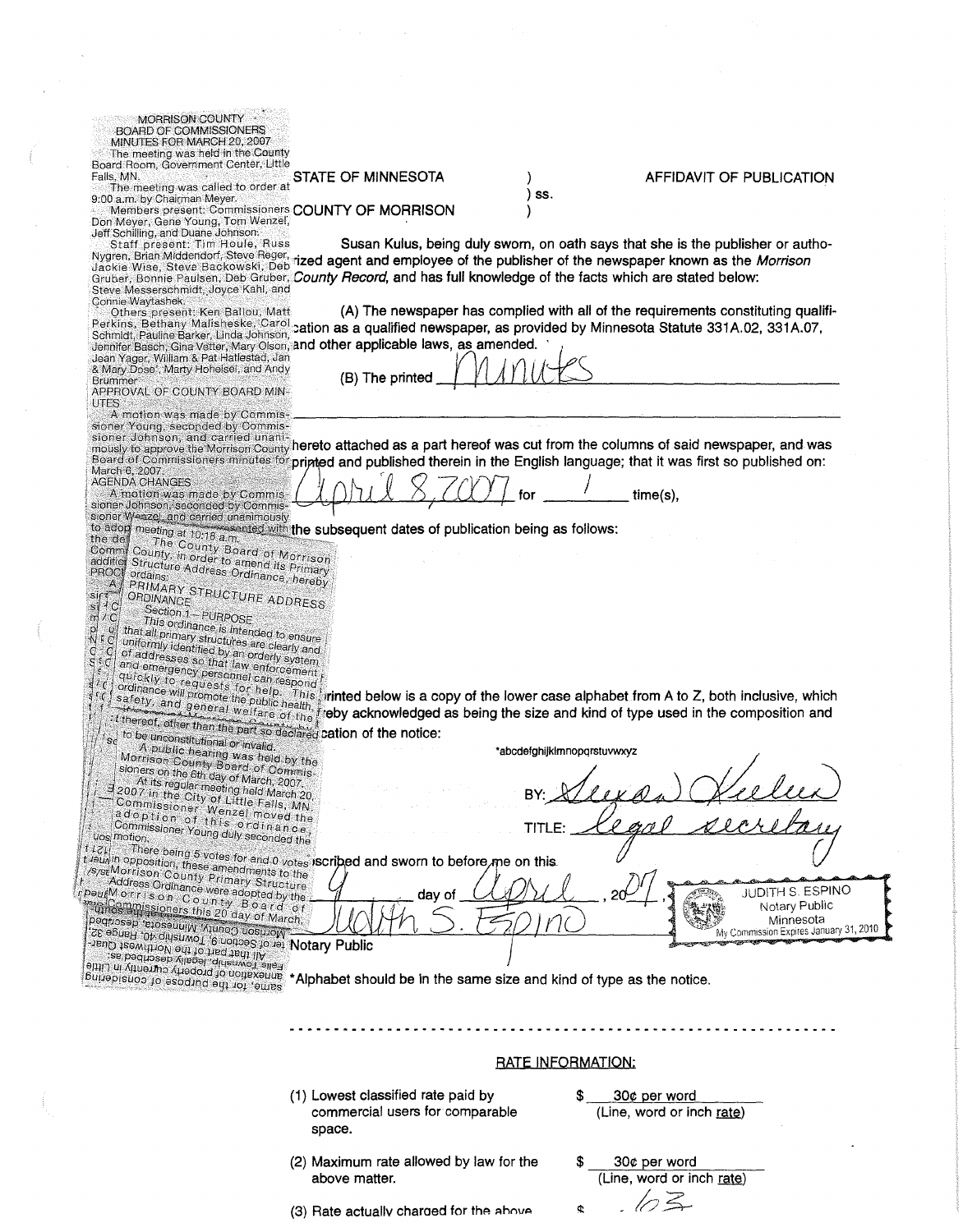

AFFIDAVIT OF PUBLICATION

Susan Kulus, being duly sworn, on oath says that she is the publisher or authorized agent and employee of the publisher of the newspaper known as the Morrison County Record, and has full knowledge of the facts which are stated below:

(A) The newspaper has complied with all of the requirements constituting qualification as a qualified newspaper, as provided by Minnesota Statute 331A.02, 331A.07, and other applicable laws, as amended.

(B) The printed  $\frac{1}{10}$   $\frac{1}{10}$   $\frac{1}{10}$   $\frac{1}{10}$   $\frac{1}{10}$ 

hereto attached as a part hereof was cut from the columns of said newspaper, and was printed and published therein in the English language; that it was first so published on:

\ b. 18, 2007 for 2 time(s).

the subsequent dates of publication being as follows:

9. 25, 2007

and printed below is a copy of the lower case alphabet from A to Z, both inclusive, which is hereby acknowledged as being the size and kind of type used in the composition and publication of the notice:

'abcdefghijklmnopqrstuvwxyz

 $BY: Auxo)$  Keeley TITLE: *Degrel secretary* SUbscri~ed and sworn to bef01ere,on, "';5 .'.: ...".':~." <sup>0</sup> '--L~ *rVlp,,;* JUDITH S. ESPINO fu day of <sup>J</sup> ( A), ,2fJ.d..{.... . Not", P"blio Experiment to before the on this<br>
day of  $\bigcirc$  .  $\bigcirc$  .  $\bigcirc$  .  $\bigcirc$  .  $\bigcirc$  .  $\bigcirc$  .  $\bigcirc$  .  $\bigcirc$  .  $\bigcirc$  .  $\bigcirc$  .  $\bigcirc$  .  $\bigcirc$  .  $\bigcirc$  .  $\bigcirc$  .  $\bigcirc$  .  $\bigcirc$  .  $\bigcirc$  .  $\bigcirc$  .  $\bigcirc$  .  $\bigcirc$  .  $\bigcirc$  .  $\bigcirc$  .  $\bigcirc$ Notary Public 1

\*Alphabet should be in the same size and kind of type as the notice.

 $\frac{1}{2}$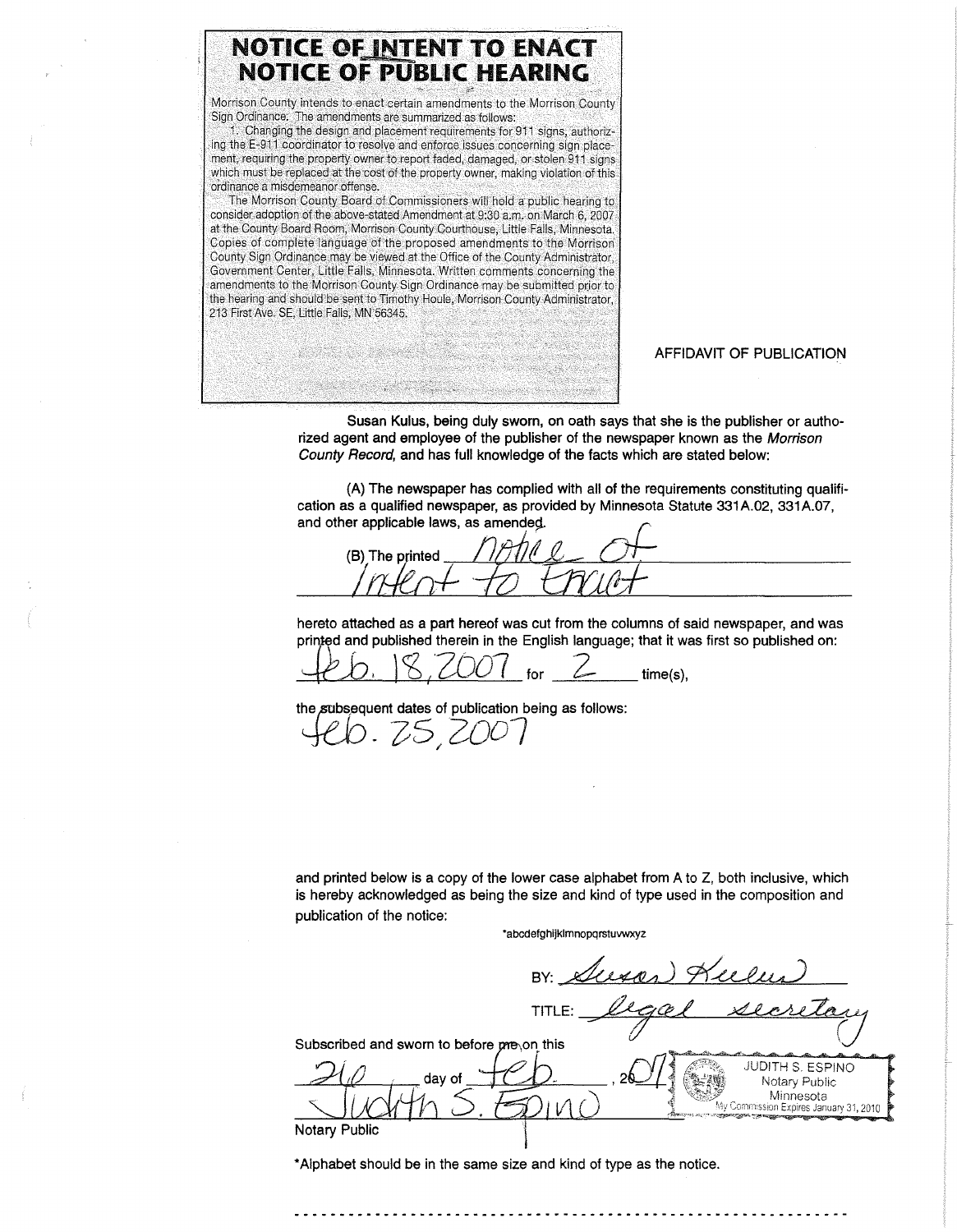The County Board of Morrison County, in order to amend its Primary Structure Addres Ordinance, hereby ordains:

#### PRIMARY STRUCTURE ADDRESS ORDINANCE

论

The Morrison County Board of Commissioners hereby adopts the following amendments to the Morrison County Primary Structure Address Ordinance.

The following will be deleted:

- a. Where a mailbox is properly situated immediately adjacent to a driveway and on the same side of the road as the primary structure, the sign will be posted immediately adjacent to the mailbox.
- b. Where a mailbox is not properly situated, or on the opposite side of the road as the primary structure, the sign will be placed on a post set 4 feet from the edge of the road and no more than 4 feet from the edge of the driveway.
- c. The sign shall be placed at a height no less than four feet above the road.

The following will be inserted:

The sign should be placed immediately adjacent to a mailbox, where the mailbox is a. placed in isolation from any other mailboxes (not clustered). Where possible, the signpost should be installed behind the mailbox support, such that the signpost will be given added support by the mailbox support. In this instance, the sign must be installed a minimum of 54 inches and a maximum of 60 inches above the surface of the road.

Where a mailbox is not placed in isolation from other mailboxes, but rather, is clustered  $<sub>b</sub>$ .</sub> together with other mailboxes, then the sign shall not be placed adjacent to the mailbox. Instead, the sign should be placed within a zone extending from four feet off the edge of the road surface to a distance of no more than ten feet off the edge of the road surface, and from four feet off the edge of the driveway approach to no more than ten feet off the edge of the driveway approach. In this instance, the sign should also be placed on the side of the driveway to which the majority of the home structure is located.

For a residence with no mailbox, the sign should be placed within a zone extending from  $\mathbf{c}$ . four feet off the edge of the road surface to a distance of no more than ten feet off the edge of the road surface and from four feet off the edge of the driveway approach to no more than ten feet off the edge of the driveway approach. In this instance, the sign should also be placed on the side of the driveway to which the majority of the home structure is located.

Adopted this  $10^{th}$  day of July, 2007.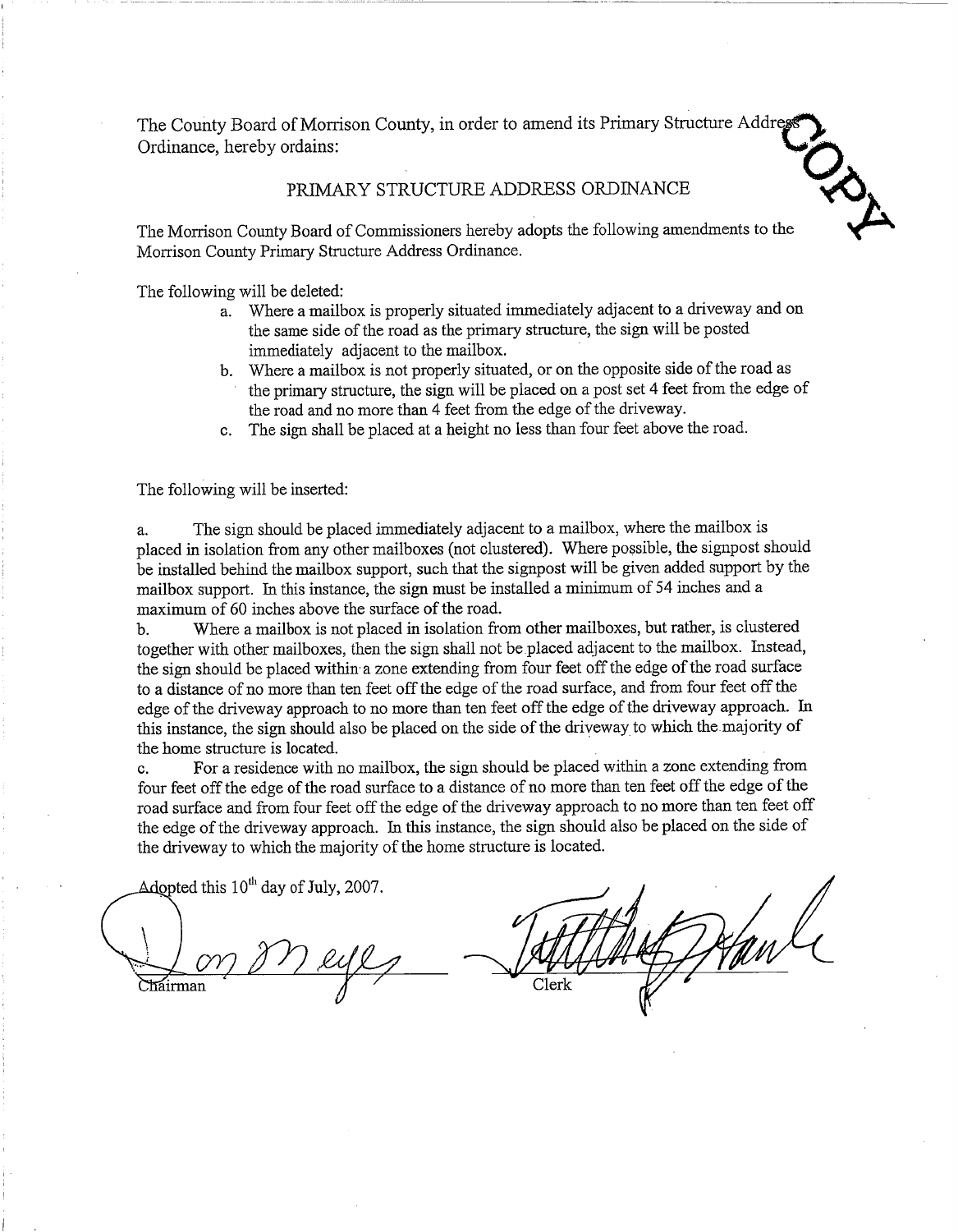# **AFFIDAVIT OF PUBLICATION**

#### STATE OF MINNESOTA SS **COUNTY OF MORRISON**  $\lambda$

Susan Kulus, being duly sworn on oath says that she is a customer service representative for the newspaper known as The Morrison County Record, and has full knowledge of the facts which are stated below:

(A) The newspaper has complied with all of the requirements constituting qualifications as a qualified newspaper, as provided by Minnesota Statue 331A.02, 331A.07 and other applicable laws, as ammended.

(B) The printed legal notice, which is attached was cut from the columns of said newspaper and was printed and published once a week for two consecutive weeks; it was first published on Sunday, the 24th day of June, 2007, and was therefore printed and published on every Sunday to and including Sunday, the 1st day of July, 2007, and printed below is a copy of the lower case alphabet from A to Z, both inclusive, which is hereby acknowledged as being the size and kind of type used in the composition and publication of the notice

abcdefghijklmnopqrstuvwxyz

Suran Kulua

Customer Service Representative

Subscribed and sworn to before me on this 1st day of July, 2007

Judith S. Epino



Notary Public

#### **RATE INFORMATION**

(1) Lowest classified rate paid by commercial users for comparable space

(2) Maximum rate allowed by law for the above matter

(3) Rate actually charged for the above matter

 $$8.17$ 

(line, word or inch rate)  $$8.17$ 

(line, word or inch rate)

5.37

(line, word or inch rate)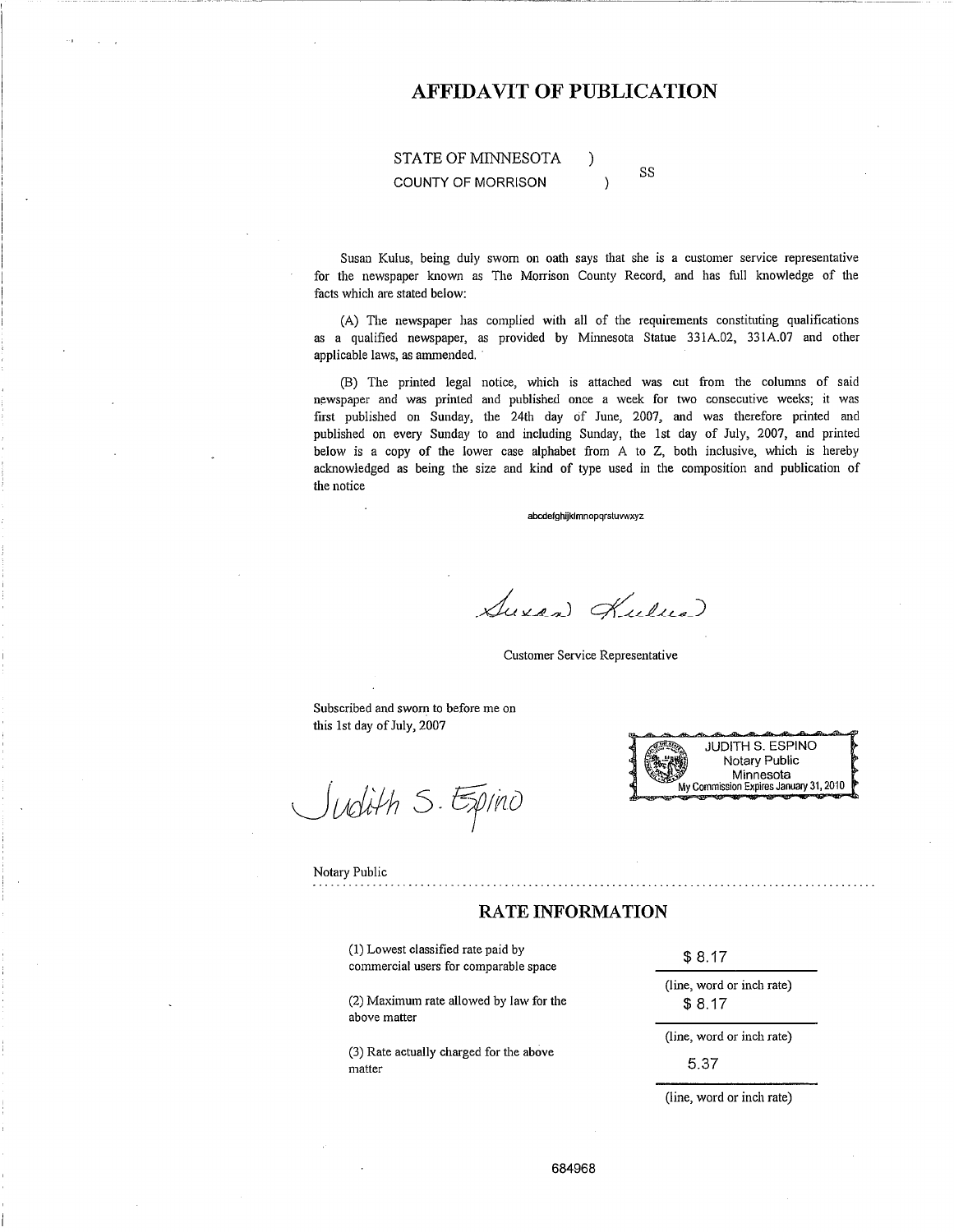# NOT CEOF NITENT TO ENACT **NOTICE OF PUBLIC HEARING**

Morrison County intends to enact certain amendments to the Morrison County Primary Structure Address Ordinance. The amendments are summarized as fol-ะได้เพร่

e Asia

# The following will be deleted:

Where a mailbox is properly situated immediately adjacent to a driveway and on the same side of the road as the primary structure, the sign will be posted immediately adjacent to the mailbox. Where a mailbox is not properly situated, or on the opposite side of the road as the primary structure, the sign will be placed on a post set 4 feet from the edge of

the road and no more than 4 feet from the edge of the driveway. The sign shall be placed at a height no less than four feet above the road.

#### The following will be inserted:

a. The sign should be placed immediately adiacent to a mailbox, where the mailbox is placed in isolation from any other mailboxes (not clustered). Where possible, the signpost should be installed behind the mailbox support, such that the signpost will be given added support by the mailbox support, In this instance, the sign must be installed a minimum of 54 inches and a maximum of 60 inches. above the surface of the road.

b. Where a mailbox is not placed in isolation from other mailboxes, but rather is clustered together with other mailboxes, then the sign shall not be placed adjacentito the mailbox. Instead, the sign should be placed within a zone extending from four feet off the edge of the road surface to a distance of no more than ten feet off the edge of the road surface, and from four feet off the edge of the driveway approach to no more than ten feet off the edge of the driveway approach. In this instance, the sign should also be placed on the side of the driveway to which the majority of the home structure is located.

c.For a residence with no mailbox, the sign should be placed within a zone extending from four feet off the edge of the road surface to a distance of no more than ten feet off the edge of the road surface and from four feet off the edge of the driveway approach to no more than ten feet off the edge of the driveway approach. In this instance, the sign should also be placed on the side of the driveway to which the majority of the home structure is located.

The Morrison County Board of Commissioners will hold a public hearing to consider adoption of the above stated Amendment at 9:45 a.m. on July 10, 2007 at the County Board Room, Morrison County Courthouse, Little Falls, Minnesota, Copies of complete language of the proposed amendments to the Morrison County Sign Ordinance may be viewed at the Office of the County Administrator, Government Center, Little Falls, Minnesota. Written comments concerning the amendments to the Morrison County Sign Ordinance may be submitted prior to the hearing and should be sent to Timothy Houle, Morrison County Administrator, 213 First Ave. SE, Little Falls, MN 56345.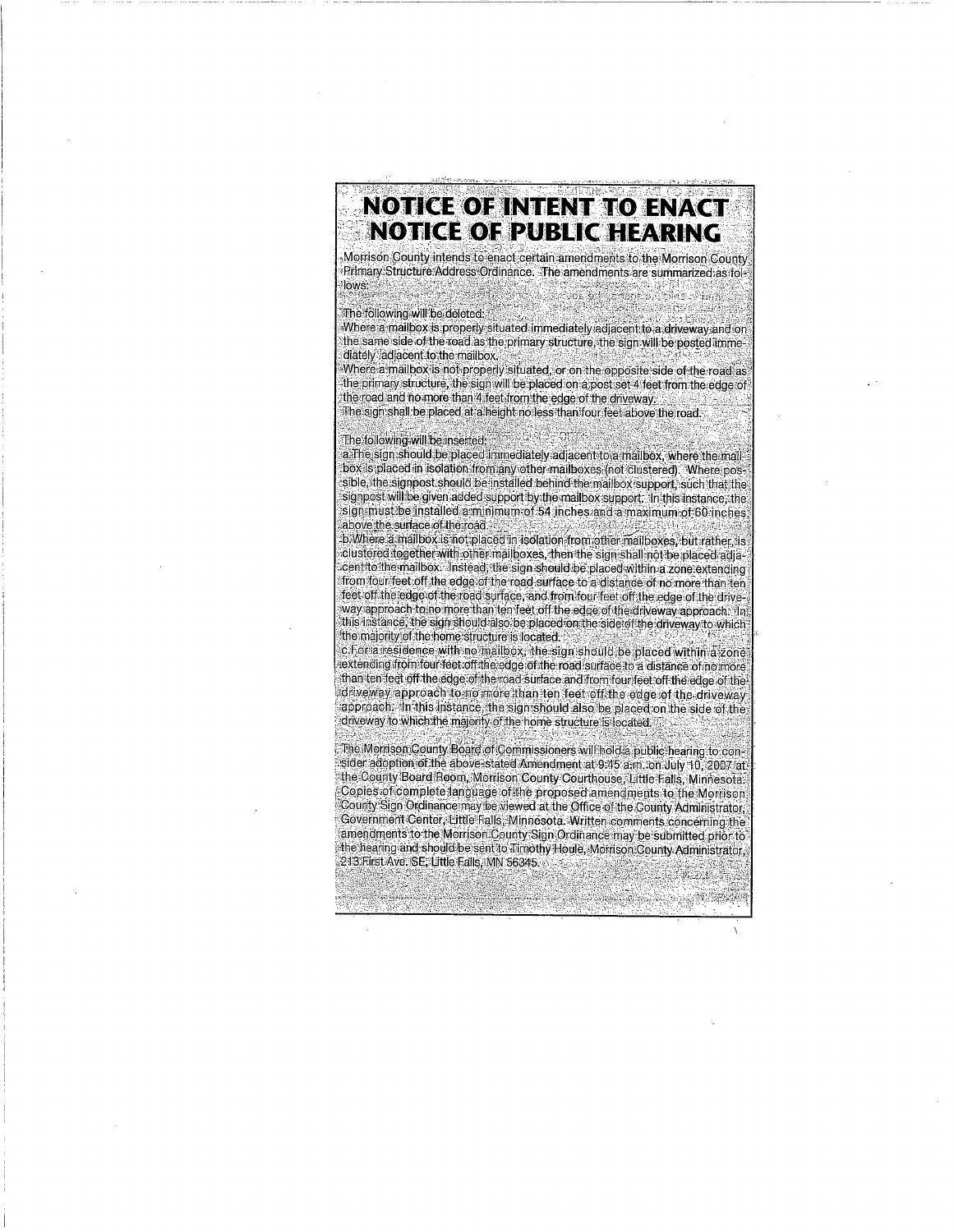# **AFFIDAVIT OF PUBLICATION**

#### STATE OF MINNESOTA € SS **COUNTY OF MORRISON**  $\lambda$

Susan Kulus, being duly sworn on oath says that she is a customer service representative for the newspaper known as The Morrison County Record, and has full knowledge of the facts which are stated below:

(A) The newspaper has complied with all of the requirements constituting qualifications as a qualified newspaper, as provided by Minnesota Statue 331A,02, 331A,07 and other applicable laws, as ammended.

(B) The printed legal notice, which is attached was cut from the columns of said newspaper and was printed and published once a week for one week; it was first published on Sunday, the 29th day of July, 2007, and was therefore printed and published on every Sunday to and including Sunday, the 29th day of July, 2007, and printed below is a copy of the lower case alphabet from A to Z, both inclusive, which is hereby acknowledged as being the size and kind of type used in the composition and publication of the notice

abcdefghijklmnopqrstuvwxyz

Suxan Kulua

Customer Service Representative

Subscribed and sworn to before me on this 29th day of July, 2007

Judith S. Epino

**JUDITH S. ESPINO** Notary Public Minnesota My Commission Expires January 31, 2010

Notary Public

#### **RATE INFORMATION**

(1) Lowest classified rate paid by commercial users for comparable space

(2) Maximum rate allowed by law for the above matter

(3) Rate actually charged for the above matter

 $$8.17$ 

(line, word or inch rate)

 $$8.17$ 

(line, word or inch rate)

\$0.63

(line, word or inch rate)